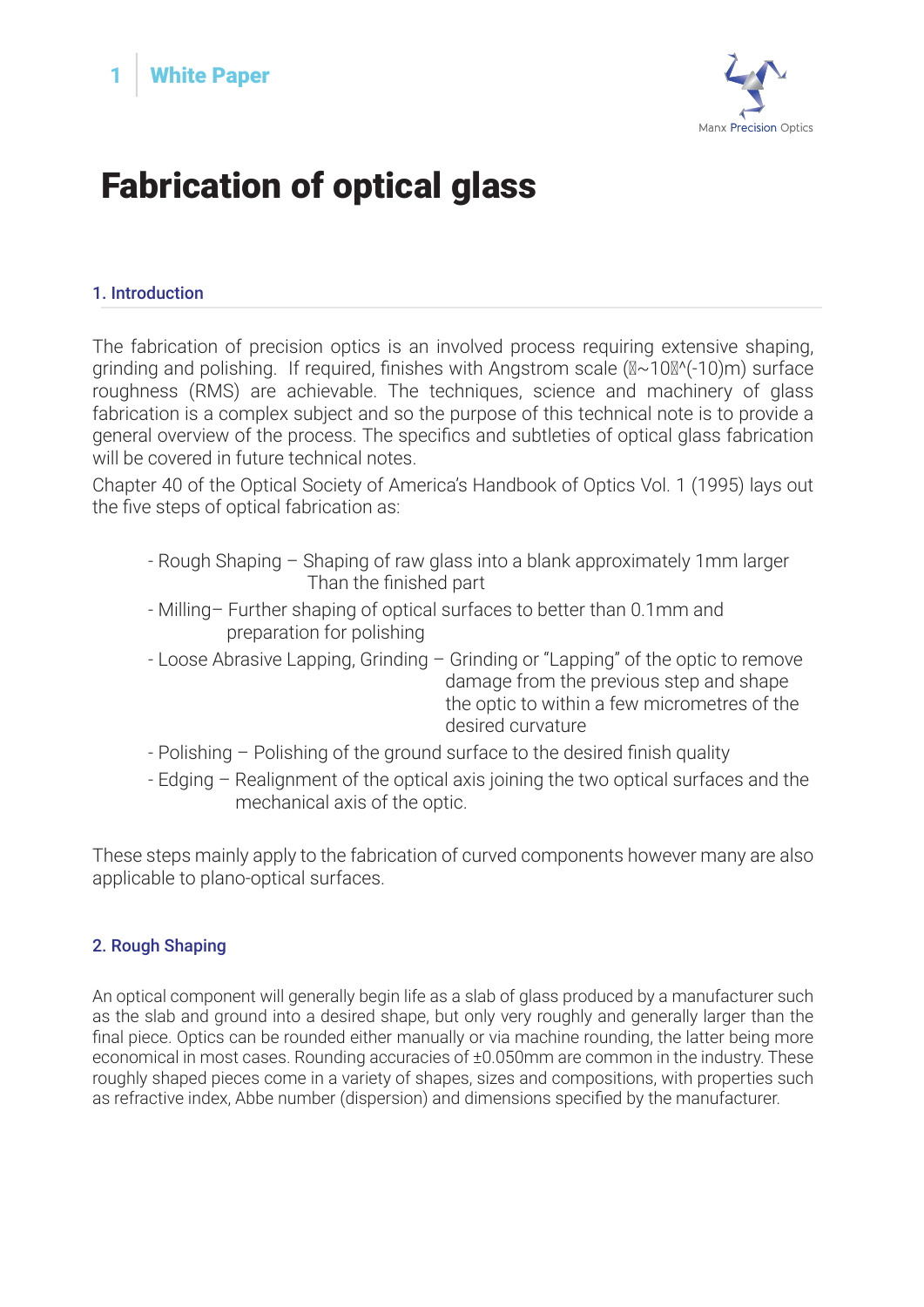# **2** White Paper



## 3. Grinding

Blanks straight from a manufacturer are very rough and should be larger than the design of the optical component. To prepare them for grinding and polishing they must undergo a grinding process where they are ground down and shaped to bring them close to the dimensions and curvature of the final optic. Grinding is a collective term for "curve generating", "plano milling" (grinding on a surface grinder) also called "fine grinding". If the final piece is a lens or other curved optic then curve generators are required. These devices consist of two spindles, one to hold the workpiece and the other to hold the diamond cup-shaped grinding wheel which generates the curve. Generation proceeds by either rotating the workpiece at a high rate and allowing the cup-wheel to grind against it at a lower rate or by allowing the diamond tool to cut into the glass and generate a curve at the depth of the cut. In both methods the radius of curvature is determined by the angle at which the wheel is positioned relative to the mechanical axis of the blank.

Plane surfaces are ground according to a method based on surface grinder in machining. The setup consists of a rotating workpiece table and a diamond face wheel. Once loaded, the workpiece table is adjusted and moved underneath the diamond wheel. The wheel is then adjusted and lowered until it contacts the rotating table at which point it rotates and the grinding proceeds until the desired amount of material is removed. A typical surface grinder consists of an 11inch diameter diamond wheel which rotates at 1200rpm and a 20in diameter workpiece table which rotates at adjustable speeds such as 15, 24, 41 or 64rpm. Grinding machines tend to be very large and rigid hence they are capable of grinding many workpieces simultaneously to a high and repeatable standard of accuracy. Prism grinding requires diamond tools mounted on machines with adjustable spindle angle and height due to the specific angles involved in the design of a prism.

The methods outlined above can be described as "coarse grinding" operations contrasted with so-called "fine grinding". Fine grinding involves spherical laps that are studded with diamond pellets and comes after the initial shaping via coarse grinding. Workpieces are mounted onto a convex or concave arm which grinds against the diamond riddled surface. Finely ground surfaces tend to have pores only 2-3μm deep and polish out faster than surfaces ground with loose abrasives however it is a much more expensive process.

All grinding processes require a liberal supply of liquid coolant to be applied to the workpiece and diamond tool otherwise they will heat due to friction, causing potential damage to both the machine and the workpiece. Coolants should possess highly lubricating properties to reduce wear on the diamond tool and should have a low viscosity, enabling it to carry away eroded material.

Being no more than a piece of glass fresh from a factory, a blank is understandably very rough and will not be in the desired shape of the final optic, so shaping the blank is traditionally achieved via "generating" where cup-shaped grinding wheels generate the concave or convex shape of a lens, the radius of curvature being determined by the angle at which the wheel is positioned relative to the mechanical axis of the blank. A surface mill often consisting of a diamond or abrasive face wheel is a staple of optical workshops as it is generally used to prepare plano-surfaces. The work piece can be either a single part or a (large) number of small parts fixed to a rotating table beneath the wheel. With the table spinning the wheel is lowered until it touches the optics and the milling process begins. Numerous machines with adjustable angles exist for the shaping of plano-prism surfaces.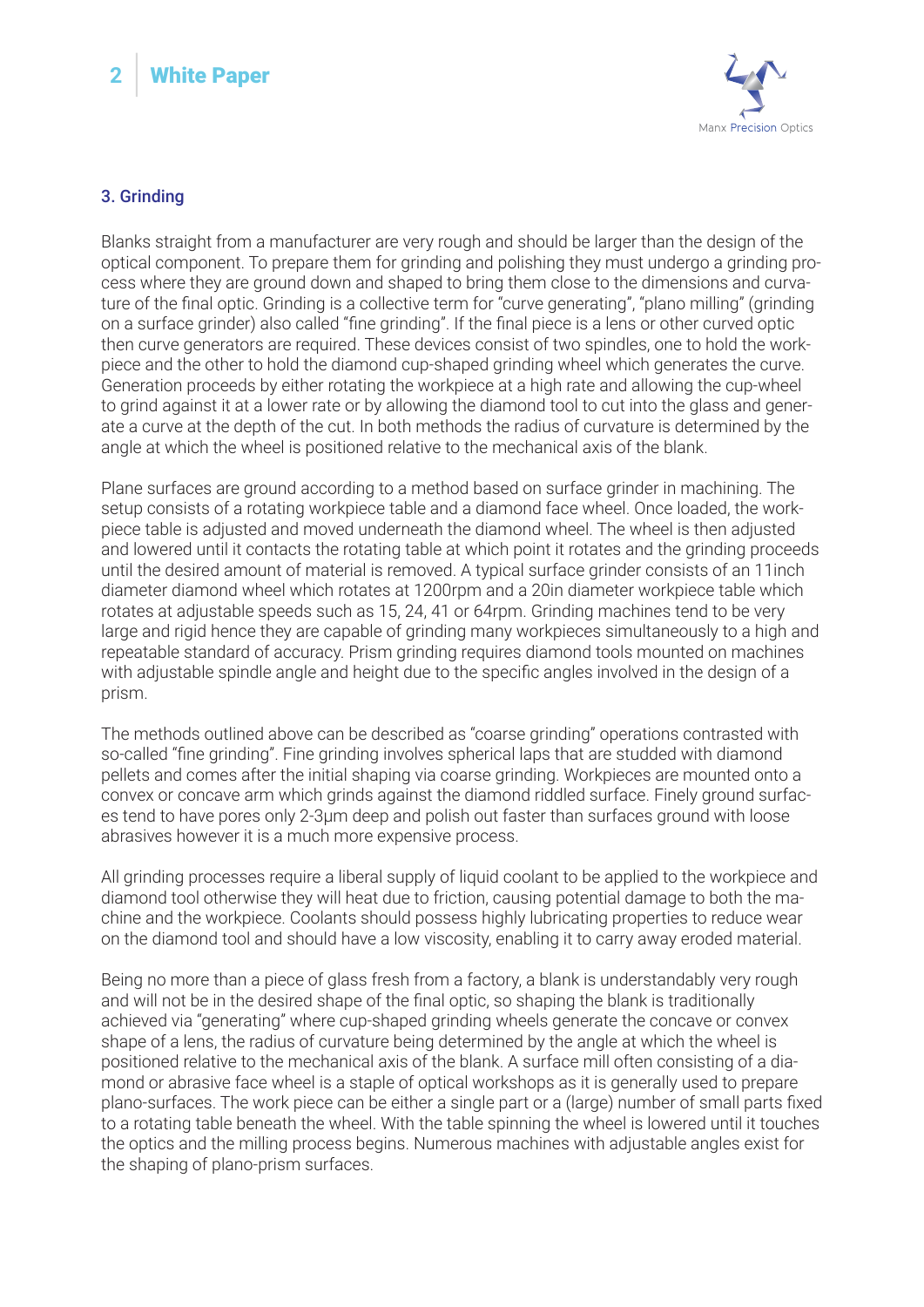



*Figure 1: A blank undergoing shaping/ rough grinding* 

# 4. Loose abrasive lapping

With the glass now in roughly the right shape it undergoes Loose Abrasive Lapping (sometimes known as Loose Abrasive Grinding) to remove fractures caused by shaping and to improve the overall sphericity. Before this is done, the edges of the optic are bevelled to avoid small pieces of material chipping off and scratching the surface. The lapping process removes stock via the friction between the glass and the lapping plate in conjunction with a combination of water and grit. The grains in the resultant slurry move back and forth, the sharp edges penetrating the surface of the workpiece. This introduces tiny, local fractures into the surface of the glass, leading to splintering and the removal of material as well as introducing pits into the surface. The size of the individual grains in the slurry can vary from around 3μm up to around 300μm, with a larger grit size leading to a faster removal rate at the cost of a rougher finish. As a result, lapping often begins with rougher solutions in a process known as roughing with grain sizes of at least 120μm followed by a pre-grind (45-80μm) where surface roughness and shape are improved, and centre thicknesses brought to exact dimensions. The workpiece then proceeds to the pre-fine (15-35μm) stage followed by fine grinding with grit size 3-12μm. As small grains produce pits that are about half their diameter the surface is refined to a micrometre scale surface roughness by the end of the process.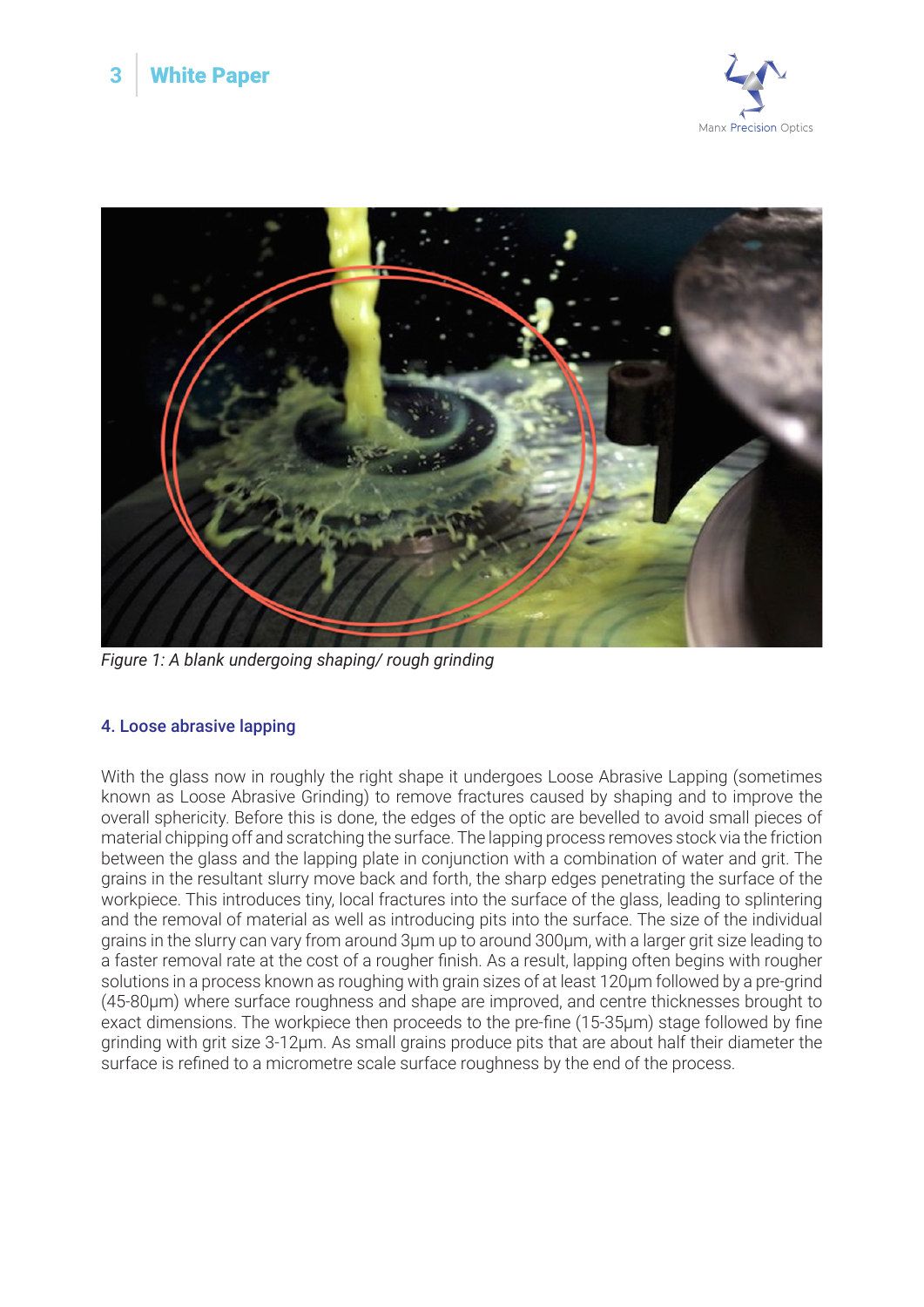



# Lapping involves the cutting and shearing action of loose abrasive particles and the fine grinding of abrasive particles embedded in the lap plate.

*Figure 2: The workpiece is ground against a table or plate whilst a gritty slurry is continuously applied.* 

Grinding tools can be either spherical or plano and are generally made of cast iron. They are designed for use with specific grain sizes, for example a typical set of grinding tools for use with specific grain size is given by table 1.

| Tool Type     | Abrasive Grain Size $\mu$ m |
|---------------|-----------------------------|
| Roughing      | 115-230                     |
| Pre-Grinding  | 45-75                       |
| Pre-fine      | $17-29$                     |
| Fine-grinding | $3-13$                      |

*Table 1: A typical set of grinding tools*

For spherical tools the curvature of the tools must be adjusted such that the next, finer abrasive grinding tool grinds from the edge i.e. the radius of curvature of concave tools becomes shorter and shorter whilst becoming longer and longer for convex tools. This division is necessary to grind off a layer of uniform thickness to remove pits from the preceding stage of the process. There is no such equivalent requirement for plano-tools.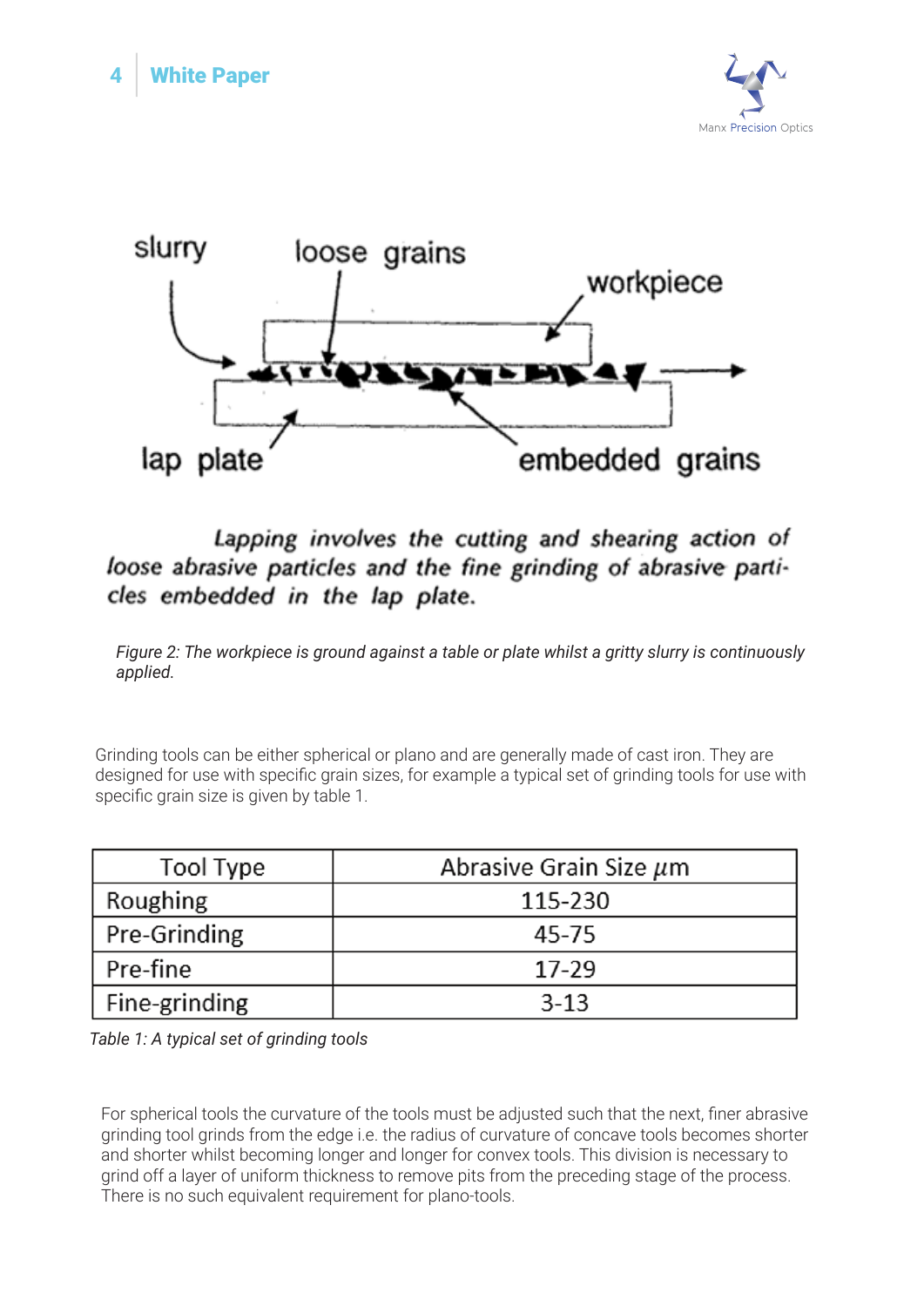



## 5. Polishing

The next stage of the optical fabrication process is known as "polishing". It is at this stage that optical components will reach their final shape and acquire a transparent, optical quality finish. The best possible surface finishes are possible through a polishing method known as "Pitch Polishing". In pitch polishing the glass is finely polished in a process similar to lapping only with a lap composed of pitch and a watery slurry containing oxide-based polishing compounds. The pitch covers a circular ring or platform and rotates around with the workpieces affixed to a moving overarm or resting in a jig held by the overarm. Grooves are cut into the pitch to encourage a steady flow of slurry between the lap and the optic. These grooves should be inspected and re-cut frequently as the pitch is worn and down and warps over time. Weight has a significant influence on the rate and quality of the polishing process and so optics should be catered to depending on weight by, for example, placing weights atop a workpiece or overarm.

Pitch is a unique, viscoelastic compound which occurs naturally but can also be produced synthetically, the basic types being wood pitch (deciduous and coniferous), rosin based (green and yellow), petroleum based, and asphalt tar pitch (coal based). Over time the pitch will conform to the shape of the optic, smoothing it without causing deviation in the radius of curvature/sagitta. Pitch can have a variety of hardness', where hard pitch is more effective for high speed polishing, smaller workpieces, convex surfaces and standard quality optics whereas soft pitch is more effective for the low speed polishing of large workpieces, high precision optics and concave surfaces. The microscopic mechanism behind polishing is thought to be down to the chemical and mechanical reactions between the slurry and glass. Through the energy provided by friction the oxide slurry is thought to chemically soften the surface of the optic down to a depth of a few nm such that it is dissolved into the water or worn away mechanically by the action of the slurry on the glass. It is through these mechanisms that surface roughness is improved from the micrometre scale to 1nm rms or even less.



*Figure 3: A pitch polisher consisting of a pitch lap and a motorised overarm for the workpiece.*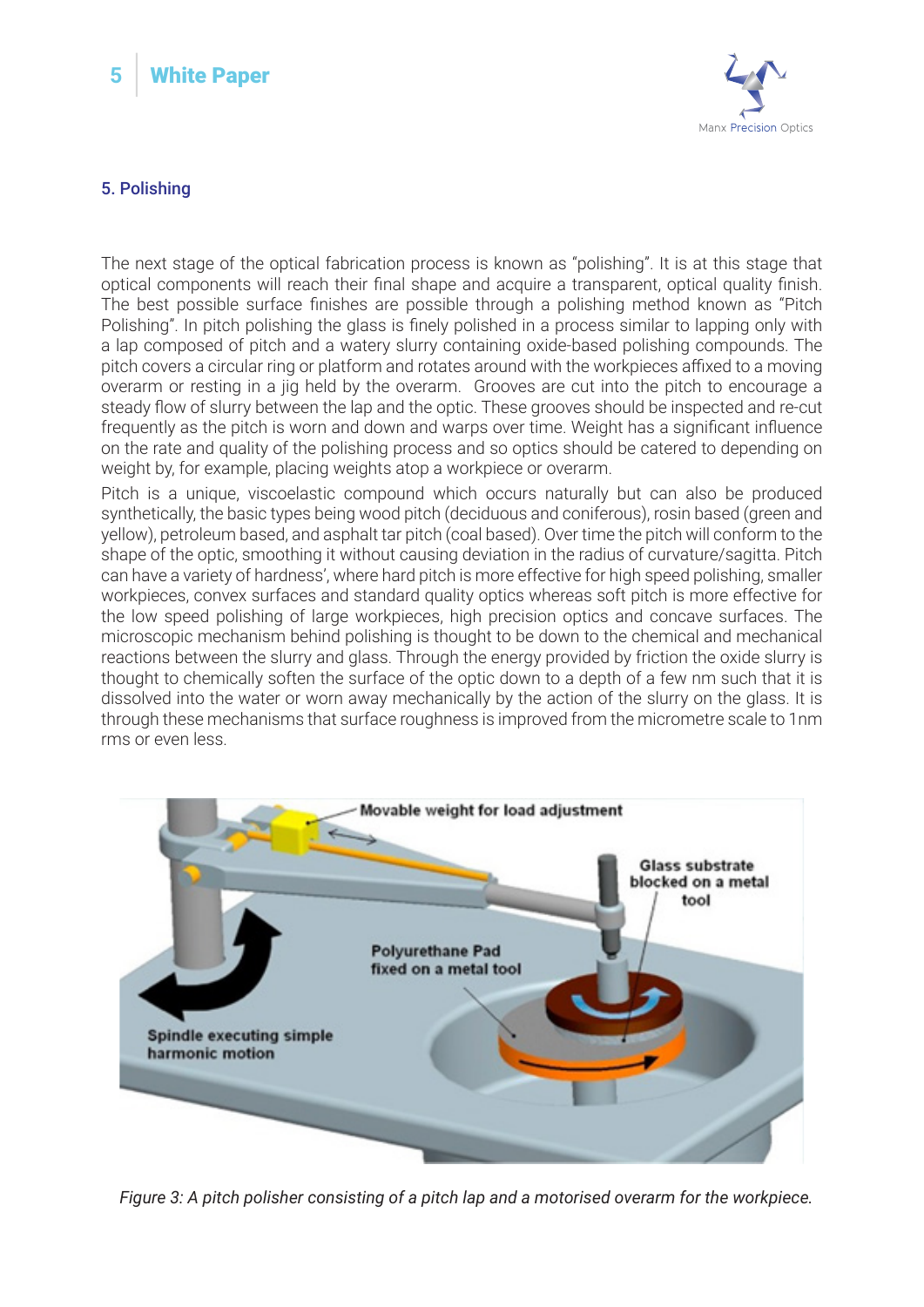



# 6. Centering

The last step in the fabrication of precision optics is lens centering and edging. Even though by this point the surface finish and curvature of the optic are extremely high quality the process outlined above may introduce a slight wedge of a few minutes of an arc. This means that the optical axis between the centres of curvature of a lens does not coincide with the actual mechanical axis and must be corrected.

One method for re-aligning the axes is the Transfer Spindle method where the lens is mounted on a mandrel fastened to a spindle such that either the mechanical or optical axis is aligned with the axis of the mandrel. The spindle, mandrel and lens are then mounted to a centering machine which grinds the diameter of the lens concentric to the axis of rotation. This method can be carried out either optically or mechanically. Another method, known as "Bell Chucking" consists of clamping the lens between two precision aligned brass mandrels or bell chucks. As the chucks rotate and grind the edge of the lens it will naturally position itself such that the edges are ground to a point of equal thickness, thus making the optical and mechanical axes co-linear. Bell Chucking is depicted in figure 4.



*Figure 4: A convex lens having its mechanical axis aligned with its optical axis via the Bell Chucking method.*